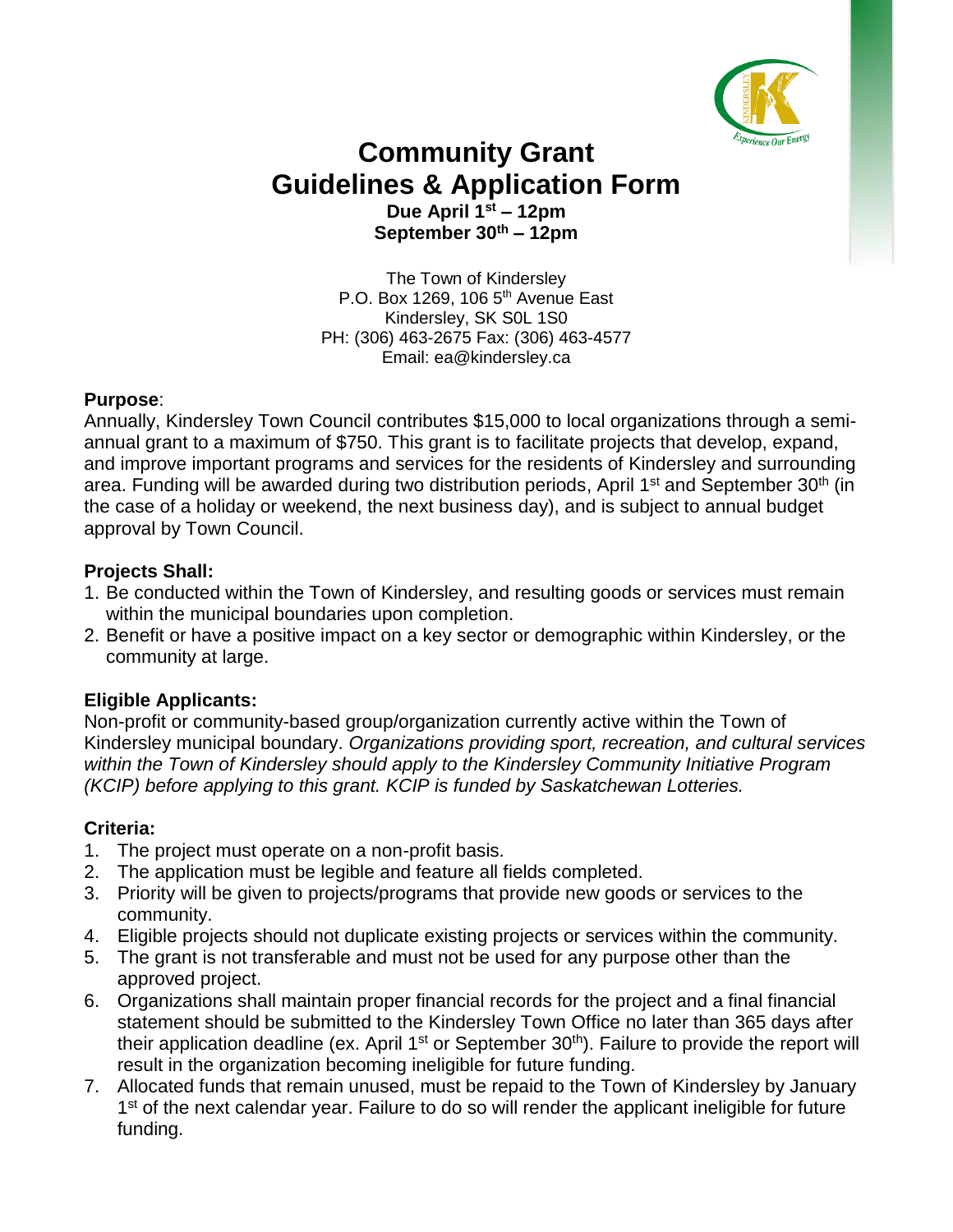- 8. Applicants shall be responsible for obtaining all required licenses, permits, insurances, permissions and other authorizations, including for the use any photographs, copyright materials, property, or other rights belonging to third parties that are used for the project. The Town of Kindersley shall not be held liable for any failure to acquire necessary permissions, or for any components or actions of organization.
- 9. Projects must reflect the best general interest of the community of Kindersley and should not promote any ideas or opinions that could be deemed as discriminatory or offensive in nature.
- 10. Equipment purchased through the grant will become property of the Town of Kindersley upon the dissolution of the group. This is to ensure the intent of the program is carried forward in providing community members opportunities to participate in community activities; especially the key sector or demographic identified in the original application.
- 11. Projects must be completed within one year (365 days) of the application date.
- 12. Organizations may only submit one application per year (January 1 December 31), based on the Town's annual budget period.
- 13. Grant money will be issued by the Town of Kindersley.
- 14. Successful applicants must publicly acknowledge the Town of Kindersley for funding received, and should display the support logo provided in any publications or display advertising used.
- 15. Receipts are to be attached and included with the follow-up package.

#### **Ineligible Expenses:**

- Property taxes or insurance
- Alcoholic beverages
- Donations
- Out of town activities and travel
- Subsidization of wages for fulltime employees

#### **Application Process:**

- 1. Submit an application form and all related material to the Town of Kindersley Administration Office (106 5<sup>th</sup> Ave E, Box 1269 Kindersley, SK S0L 1S0) by 12pm, April 1 or September 30 (in the case of a holiday or weekend, the next business day). a. Failure to complete all application fields will deem it ineligible.
- 2. Applications are reviewed by a designated member of administration and the Community Grant Committee to ensure requests meet the grant Purpose, Criteria and Eligible Applicant Status. It will also be confirmed that the proposed project expenses do not fall within the above-listed ineligible expenses.
- 3. Recommendations forwarded to Town Council for approval.
- 4. Letters and funds released to successful applicants following formal Council approval.
- 5. Follow-up reports are to be completed and submitted to the Town of Kindersley within 365 days of application and after completing the proposed project.

For additional information, contact: Nadine Anderson, Executive Assistant (306) 463-2675 [ea@kindersley.ca](mailto:ea@kindersley.ca)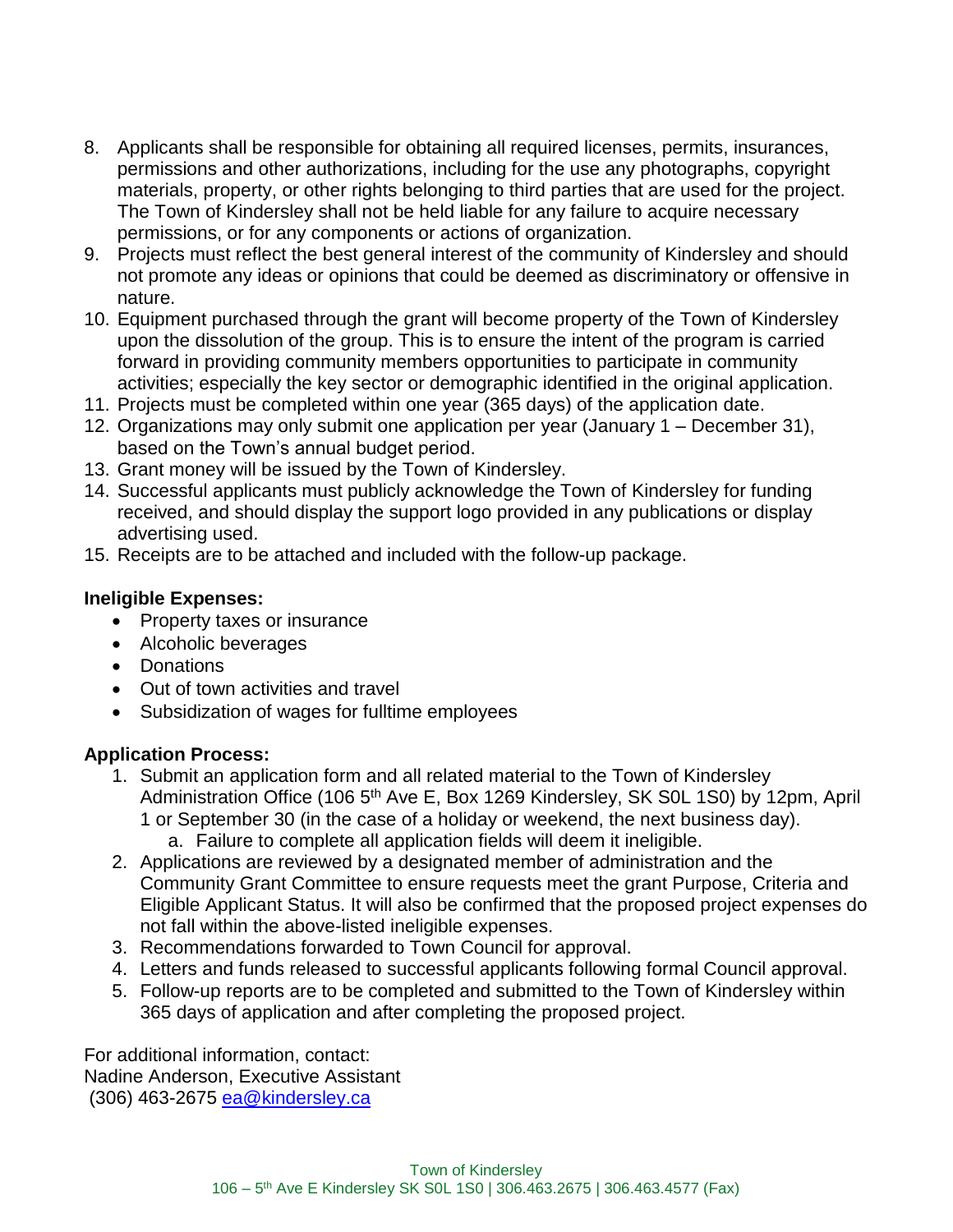# **COMMUNITY GRANT Application Grant Number:**



| Organization Name:                                   |           |  | Main Contact Name:                                                                                                  |  |  |
|------------------------------------------------------|-----------|--|---------------------------------------------------------------------------------------------------------------------|--|--|
| Mailing Address:                                     |           |  |                                                                                                                     |  |  |
| BOX No.<br>Street No.                                | Street    |  | Postal Code                                                                                                         |  |  |
| Phone #:                                             | Fax $#$ : |  | Email:                                                                                                              |  |  |
| Name of Project:                                     |           |  |                                                                                                                     |  |  |
| needed: (Attach additional information if necessary) |           |  | Project Description - Outline what the project is, where it will take place, include any partnerships and why it is |  |  |

Project Start Date:

Number of people to benefit from the project:

Project End Date:

Will this funding support the development of a new local initiative?  $\Box$  Yes  $\Box$  No

Have you received funding from the Community Grant before?

Grant amount requested:  $\mathfrak s$ 

Town of Kindersley

106 – 5 th Ave E Kindersley SK S0L 1S0 | 306.463.2675 | 306.463.4577 (Fax)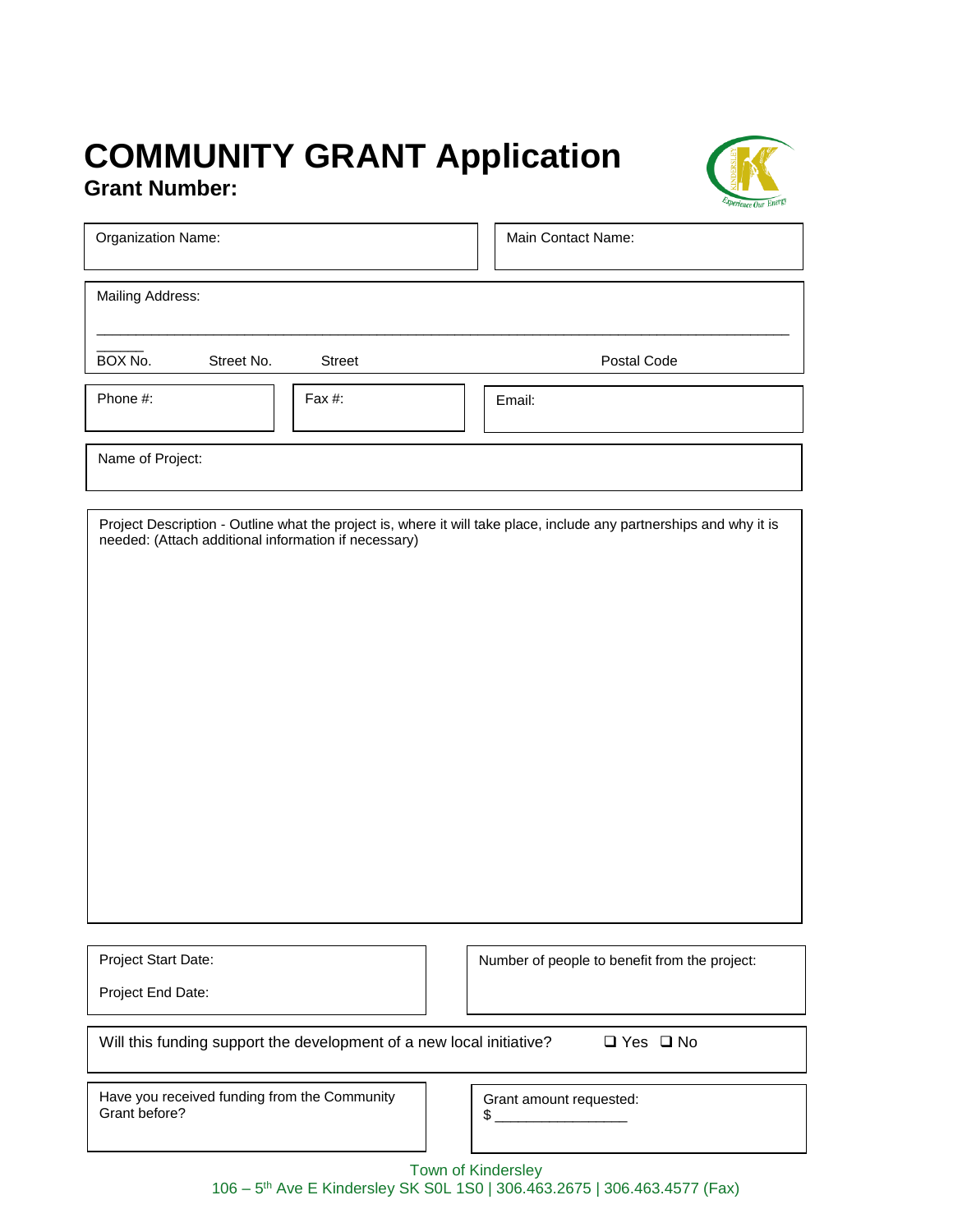Community Impact - Identify the impact this project will directly have on Kindersley residents and what the benefit will be: (Attach additional info if necessary)

How will you acknowledge the Town of Kindersley for grant funds received?

I, the undersigned, assert that the information provided is true and accurate to the best of my knowledge and is in compliance with the terms and conditions of the Town of Kindersley Community Grant.

| Name of Applicant:      | Date: |
|-------------------------|-------|
| Signature of Applicant: |       |
| Received by:            | Date: |

| Application Completed in Full? Y/N      |
|-----------------------------------------|
| Amount Requested: \$                    |
| Date Approved:                          |
| Cheque Requisition: ___________________ |
| Eligible for Future Funding? Y / N      |
|                                         |
|                                         |
|                                         |

Town of Kindersley 106 – 5 th Ave E Kindersley SK S0L 1S0 | 306.463.2675 | 306.463.4577 (Fax)